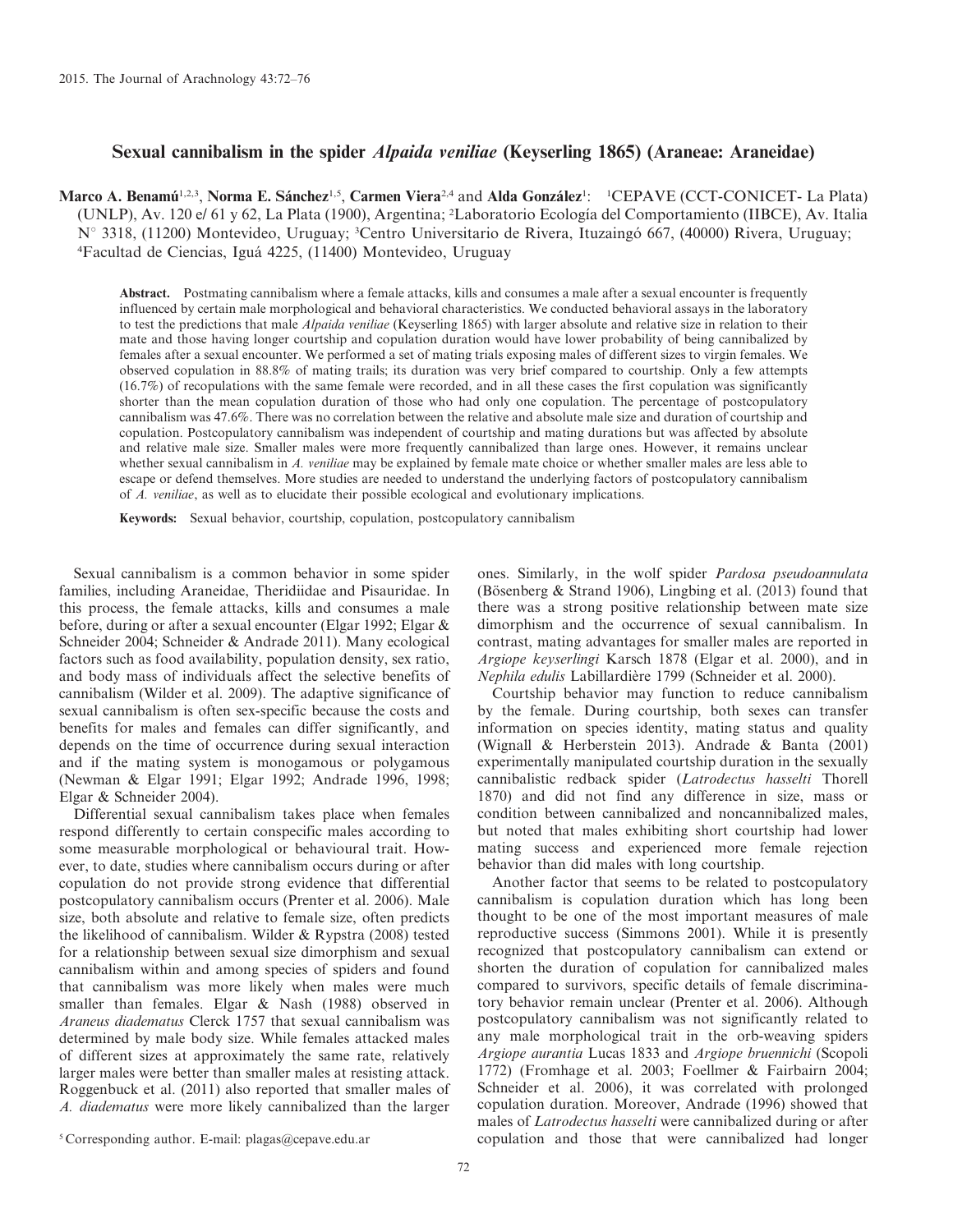copulations and fertilized a larger proportion of the eggs than males that were not eaten.

Alpaida veniliae (Keyserling 1865) (Araneae, Araneidae) is one of the most abundant orb weaving spiders in transgenic soybean crops in Buenos Aires province, Argentina. Our previous studies have focused primarily on biological and ecological attributes that indicate A. veniliae's importance as a predator of soybean crop pests (Minervino 1996; Benamú et al. 2011). Alpaida veniliae is moderately size–dimorphic and most females are monogamous. Laboratory observations (Benamú et al. 2012) described the process of courtship, mating and postmating behavior of this species. Courtship and copulation occurred in the capture web of the females, and courtship represented 75% of the total duration of a sexual encounter with a male. These observations suggested that male courtship is critical for recognition by the female and for avoiding female aggression. Precopulatory cannibalism was not observed in A. veniliae and 50% of males were cannibalized post-copulation. There were no genital plugs and during copulation the male inserted only one of the two pedipalps into only one of the paired copulatory ducts of the female. The males did not try to insert the second palp.

Although several studies have investigated many potential causes of cannibalism separately, there is a paucity of studies that tested multiple causes simultaneously. Here we conducted behavioral assays in the laboratory to test the predictions that males with larger absolute and relative size (male/female ratio) and those having longer courtship and copulation durations would have lower probability of being cannibalized by females after a sexual encounter.

#### METHODS

Study system.—We collected adult gravid females and adult males of A. veniliae in transgenic soybean crops located in Chivilcoy (35 $\degree$ 01' S, 60 $\degree$ 06' W), Buenos Aires, Argentina, and reared them at  $25 \pm 2$  °C,  $75 \pm 5\%$  RH and a photoperiod of 16:8 (L:D). Egg-sacs were incubated and spiderlings were reared until adulthood. Juveniles and adults were transferred to 500 ml transparent glass jars. Once a week, juveniles were fed ad libitum with Drosophila melanogaster and subadults and adults were fed with Musca domestica.

Experimental protocol.—Adult virgin females collected at random from the colony were placed individually in glass frames (15  $\times$  10  $\times$  5 cm) to allow web building. The female was placed in the cage three hours before introducing the male, and fed with one Musca domestica immediately before the experiment to avoid cannibalism elicited by hunger. We selected virgin and non-virgin males from the colony, choosing individuals that differed conspicuously in size (total body length). Males were assigned at random to each female and each was set on the bottom of a frame so it could detect the female's pheromones on the threads of the web  $(n = 116$ pairs). At the end of the experiment individuals were preserved in 75% ethanol. We measured body length of each individual using an optical stereo microscope (NIKON SMZ-10) with an ocular micrometer and calculated the relative size (male/ female ratio).

During mating trials, we defined a male as being cannibalized if the female wrapped it in silk after copulation. In these cases, the mating pair was immediately removed and killed so that we could measure the male before the female could consume it. If, after copulation, the female and male unhooked and the male jumped away from the female, we interpreted this as being no cannibalism. The mating pair was removed, killed, and measured.

Durations of courtship, first and second copulations, and palp insertion and the occurrence of post-mating cannibalism were video-recorded using a SONY HDR-XR160 High-Definition Handycam with 30X optical zoom. Recorded data were analyzed by Pinnacle Studio 9 (version 3.8).

Voucher specimens.—All specimens of A. veniliae used in this study were deposited in the insect collection at the Museum of Natural Sciences of La Plata (UNLP), Argentina.

Statistical analysis.—To assess for differences in body size between male and female, as well as in duration of courtship and copulation between the first and second copulation, paired Student  $t$  tests were used. The frequency of insertion of the right or left palp during copulation was analyzed by chisquare contingency test. To examine the dependence between the absolute and relative male size (male/female ratio) and duration of courtship and copulation, the Pearson correlation coefficient (r) was used. To test the effect of absolute and relative male size (male/female ratio) and duration of courtship and copulation on postmating cannibalism, we used generalized linear models (GLM). A multiple regression model that explicitly assumes binomially distributed errors and a logit link function was used (McCullagh & Nelder 1989). Before fitting the model, explanatory variables were checked for multicollinearity. Cannibalism was considered a categorical (binary) response variable, and courtship duration, copulation duration, male body size, and male/female size ratio as explanatory variables. The model was fitted with maximum likelihood, and the statistical significance of each variable was tested in turn by a stepwise procedure, and the Wald statistic was used to test the significance of each regression coefficient. Statistical analyses were performed using Statistica v. 7 (StatSoft 2007), and in all tests,  $P \n\leq$ 0.05 was considered significant.

### RESULTS

Alpaida veniliae females were significantly larger than males  $(t = 22.46; df = 204; P < 0.001)$ ; body length (mean  $\pm$  SE) was 6.08  $\pm$  0.03 mm (n = 103) for females and 5.07  $\pm$  0.03 (n  $= 103$ ) mm for males. The ratio male/female body length (mean  $\pm$  SE) was 0.84  $\pm$  0.009 (n = 103).

Spider pairs copulated in 103 (88.8%) out of 116 observed trials. Males started courtship with alternating constant and intense vibratory movements of the third pair of legs on the threads of the female's web. If the female did not react aggressively, the male constructed a mating thread at the edge of the orb web. Then, males engaged in a series of vibratory movements with their legs and abdominal shudders on the mating thread with no direct female contact. The female then advanced over the mating thread, slipped down, apparently being held only by the third and fourth pairs of legs, and adopted the receptive posture. Male and female touched each other repeatedly with their first and second pair of legs, while the male performed abdominal shaking and rubbed the female epigyne with his palps until finally assuming the copulation position. Duration of copulation was very brief compared to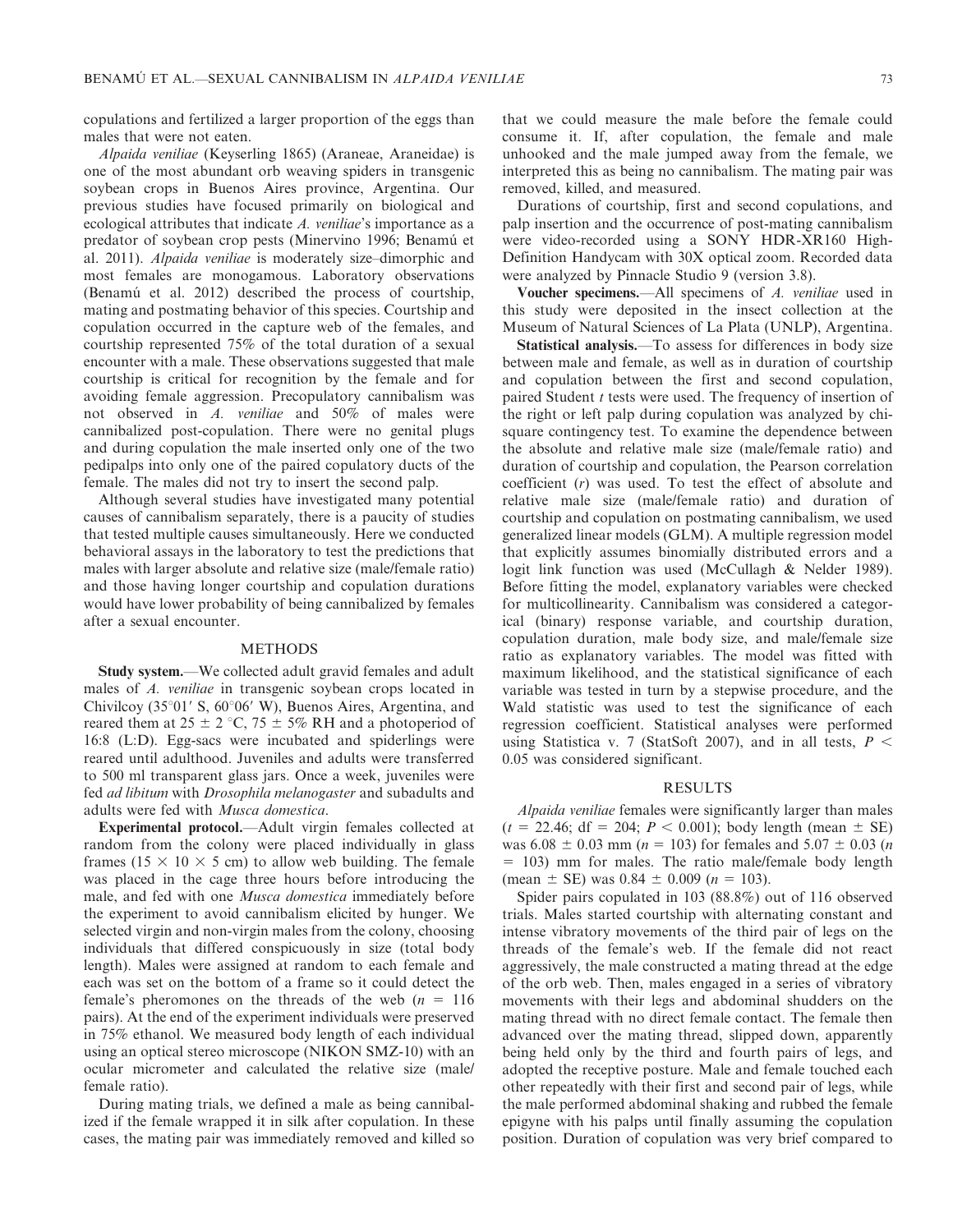Table 1.—Correlations between absolute and relative male size and duration of courtship and copulation in Alpaida veniliae.

| Variable          | r        | n   |       |
|-------------------|----------|-----|-------|
| Male size         |          |     |       |
| courtship         | 0.079    | 105 | 0.419 |
| copulation        | $-0.109$ | 105 | 0.265 |
| Male/female ratio |          |     |       |
| courtship         | 0.033    | 103 | 0.734 |
| copulation        | 0.085    | 103 | 0.390 |

courtship; mean duration was  $10.99 \pm 0.11$  ( $n = 103$ ) seconds for copulation and  $278.05 \pm 6.54$  (n = 103) seconds for courtship, and they were not correlated with either the absolute male size or the relative male size (male/female ratio) (Table 1). Males inserted a single palp during copulation and the right one was used more often than the left one ( $\chi^2$  = 25.81;  $P < 0.001$ ).

When the male was not cannibalized after mating, both sexes unhooked from each other quickly and the male jumped out of the female's reach, cut the mating thread and left. The female stopped being receptive and kept the male away with aggressive attacks or by eating its own web, preventing a new courtship by that male or others.

Premating cannibalism was never observed in 103 mating trials. The percentage of postcopulatory sexual cannibalism, i.e., trials in which females devoured males after copulation, was 47.6% ( $n = 49$ ). We recorded nine attempts of a second copulation. In all nine pairs, the first copulation lasted 6.22  $\pm$ 0.27 seconds, which was significantly shorter than the mean duration of copulation of those who had only one copulation  $(t = 11.35; df = 110; P < 0.001)$ . When the male attempted to copulate again with the same female, it used the other palp and repeated the courtship, which was significantly longer (603.22  $\pm$  22.5 seconds) than the first (t = 3.92; df = 112; P < 0.001). Duration of the second copulation was very similar (11.67  $\pm$ 0.3) to the duration of the first copulation of males that did not remate ( $t = 1.604$ ; df = 112;  $P = 0.111$ ). Percentage of postcopulatory sexual cannibalism after remating was 55.6%  $(n = 5)$ .

Postcopulatory cannibalism was not related to the duration of either courtship or copulation (Table 2). By contrast, absolute and relative male size significantly affected postcopulatory cannibalism. Postcopulatory cannibalism was inversely related to male size and to male/female size ratio. Thus, the larger the absolute size of the male and the higher the ratio of male/female size of the interacting pair, the lower the likelihood that the male would be cannibalized.

### DISCUSSION

We found that mating behavior of *Alpaida veniliae* strongly resembles those of related araneids (Robinson 1982). We conclude that absolute and relative size of a male in relation to the female affected the occurrence of postcopulatory cannibalism. Smaller males were more frequently cannibalized than large ones. Furthermore, postcopulatory cannibalism was not related to the length of courtship or mating. Sexual cannibalism was common in this species, with  $\approx 50\%$  of males cannibalized after their first insemination.

Table 2.—Logistic regression analysis of the probability of cannibalism of the male by the female of Alpaida veniliae in the laboratory.

| Predictor           | Coefficient | S.E.  | Wald  |       |  |
|---------------------|-------------|-------|-------|-------|--|
| Intercept           | 12.955      | 5.435 | 5.682 | 0.017 |  |
| Courtship duration  | $-0.002$    | 0.003 | 0.490 | 0.483 |  |
| Copulation duration | 0.200       | 0.172 | 1.344 | 0.246 |  |
| Male size           | $-1.840$    | 0.709 | 6.739 | 0.009 |  |
| Male/female ratio   | $-6.489$    | 2.629 | 6.089 | 0.013 |  |
|                     |             |       |       |       |  |

In accordance with our results, there is some evidence that spider females in other species react differently to some conspecific males and that discrimination relies on measurable morphological or behavioral traits such as size and aggressiveness (Prenter et al. 2006; Kralj-Fišer et al. 2012). Prenter et al. (2006), analyzing original data from Rubenstein (1987) in Metellina segmentata (Clerck 1757), confirmed that smaller males were cannibalized at a significantly greater frequency than larger males.

The frequency of postcopulatory cannibalism in A. veniliae is in agreement with that of other sexually size monomorphic species like Araneus diadematus (Roggenbuck et al. 2011). We showed here that post-insemination sexual cannibalism is driven by size differences between the mating partners, a finding that is in accord with the sexual size dimorphism (SSD) hypothesis proposed by Wilder & Rypstra (2008).

As in other orb-web spiders (Maklakov et al. 2003), courtship of A. veniliae involved males generating vibrations on the web. Some studies suggest that courtship and signalling during courtship functions to alter the likelihood of cannibalism (preor postcopulatory) (Eberhard & Huber 1998; Maklakov et al. 2003; Wignall & Herberstein 2013). Stoltz et al. (2008, 2009) reported that, when males of the redback spider Latrodectus hasselti compete with rivals in the presence of females, those that exhibited shorter courtship were cannibalized before mating was completed, while longer courting males were able to inseminate both sperm storage organs. Females employ premature cannibalism to reduce the paternity of males that had reduced investment in courtship if they were clearly distinct from their rivals. Although in our experiments courtship was the most prolonged part of the sexual activity, its duration was not related to postcopulatory cannibalism. Given that our trials were carried out using individual pairs, we are unable to speculate about whether the presence of other males within a competitive context might affect the cannibalistic response of A. veniliae female to the duration of male courtship.

The brief copulation observed in A. veniliae, possibly due to the insertion of a single male palp, is similar to that of Argiope bruennichi (Schneider et al. 2005, 2006). Given the duration of copulation and that females mate only once raises the question of whether this time is enough for a complete fertilization. According to these authors, males of A. bruennichi can transfer 50% of their sperm in the 10 seconds, which is the duration of the whole mating, and even during an average mating of 8 seconds they can transfer enough sperm to ensure a full fertilization. As the duration of mating in A. veniliae is similar to that of A. bruennichi, it is also possible that a complete fertilization takes place during mating. Additionally, when Snow & Andrade (2004) tested duration-dependent sperm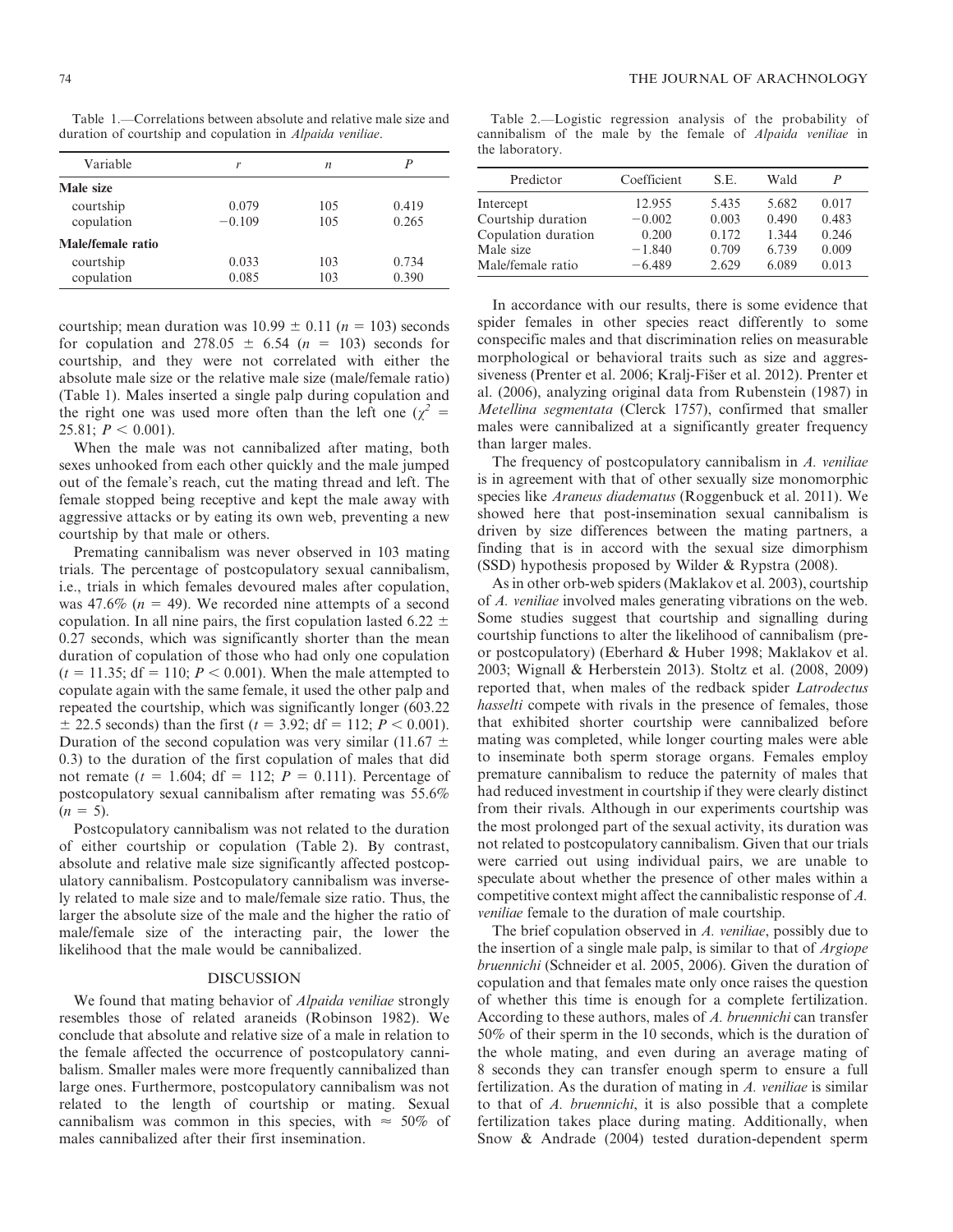transfer in the redback spider, L. hasselti, the found that although copulations ranged between 5 and 20 min, the redback males transferred the majority of their sperm within the first 5 min of copulation.

Interestingly, second copulations took place only when the duration of the first mating was less than 10 seconds, suggesting that this length of time was too short for a complete insemination. In these cases, and probably to overcome the resistance of the female, the male had to perform a significantly longer courtship for a successful second copulation.

We demonstrated that absolute and relative male's size affected postmating cannibalism, although from our data we cannot conclude whether sexual cannibalism in A. veniliae is a mechanism of mate choice or whether smaller males are less competent to escape or defend themselves (Elgar & Nash 1988; Elgar 1992; Persons & Uetz 2005; Prenter et al. 2006). Sexual conflict in this species should be lower compared with those that have premating cannibalism. However, further studies are needed to understand the underlying factors of postcopulatory cannibalism in A. veniliae, as well as to elucidate their possible ecological and evolutionary implications.

## ACKNOWLEDGMENTS

Thanks go to Simona Kralj-Fišer for very helpful comments on an earlier draft of the manuscript. We are also grateful for the valuable suggestions of two anonymous reviewers. We acknowledge the technical assistance of R. Sosa and A. Cabrera, and thanks to C. Martinez for reviewing the English language. This study was supported by the National Agency of Scientific and Technological Promotion from Argentina (ANPCyT).

#### LITERATURE CITED

- Andrade, M.C.B. 1996. Sexual selection for male sacrifice in the Australian redback spider. Science 271:70–72.
- Andrade, M.C.B. 1998. Female hunger can explain variation in cannibalistic behavior despite male sacrifice in redback spiders. Behavioral Ecology 9:33–42.
- Andrade, M.C.B. & E.M. Banta. 2001. Female preference for prolonged courtship in redback spiders. Advances in Ethology 36:115.
- Benamú, M.A., N.E. Sánchez & A. González. 2011. Postembryonic development and population parameters of Alpaida veniliae (Araneae, Araneidae), reared in the laboratory. Natural History 45:1607–1617.
- Benamú, M.A., N.E. Sánchez, C. Viera & A. González. 2012. Comportamiento sexual de Alpaida veniliae (Araneae: Araneidae). Revista de Biología Tropical 60:1259–1279.
- Eberhard, W.G. & B. Huber. 1998. Courtship, copulation, and sperm transfer in Leucauge mariana (Araneae, Tetragnathidae) with implications for higher classification. Journal of Arachnology 26:342–368.
- Elgar, M.A. 1992. Sexual cannibalism in spiders and other invertebrates. Pp. 128–155. In Cannibalism: Ecology and Evolution among Diverse Taxa. (M. Elgar & B. Crespi, eds.). Oxford University Press, Oxford.
- Elgar, M.A. & D.R. Nash. 1988. Sexual cannibalism in the garden spider Araneus diadematus. Animal Behaviour 36:1511–1517.
- Elgar, M.A. & J.M. Schneider. 2004. The evolutionary significance of sexual cannibalism. Advances in the Study of Behavior 34:135–163.
- Elgar, M.A., J.M. Schneider & M.E. Herberstein. 2000. Females control paternity in a sexually cannibalistic spider. Proceedings of the Royal Society of London, Series B 267:2439–2443.
- Foellmer, M.W. & D.J. Fairbairn. 2004. Males under attack: sexual cannibalism and its consequences for male morphology and behaviour in an orb-weaving spider. Evolutionary Ecology Research 6:1–19.
- Fromhage, L., G. Uhl & J. Schneider. 2003. Fitness consequences of sexual cannibalism in female Argiope bruennichi. Behavioral Ecology and Sociobiology 55:60–64.
- Kralj-Fišer, S., J.M. Schneider, Ž. Justinek, S. Kalin, M. Gregorič & S. Pekár, et al. 2012. Mate quality, not aggressive spillover, explains sexual cannibalism in a size-dimorphic spider. Behavioral Ecology and Sociobiology 66:145–151.
- Lingbing, W., H. Zhang, T. He, Z. Liu & Y. Peng. 2013. Factors influencing sexual cannibalism and its benefit to fecundity and offspring survival in the wolf spider Pardosa pseudoannulata (Araneae: Lycosidae). Behavioral Ecology and Sociobiology 67:205–212.
- Maklakov, A., T. Bilde & Y. Lubin. 2003. Vibratory courtship in a web-building spider: signaling quality or stimulating the female? Animal Behaviour 66:623–630.
- McCullagh, P. & J.A. Nelder. 1989. Generalized Linear Models. 2nd ed. Chapman & Hall, London.
- Minervino, E. 1996. Estudio biológico y ecológico de arañas depredadoras de plagas de la soja. (Ph.D. thesis). Facultad de Ciencias Naturales y Museo, Universidad Nacional de La Plata, La Plata, Buenos Aires, Argentina.
- Newman, J. & M. Elgar. 1991. Sexual cannibalism in orb-weaving spiders: an economic model. American Naturalist 138:1372–1395.
- Persons, M.H. & G.W. Uetz. 2005. Sexual cannibalism and mate choice decisions in wolf spiders: influence of male size and secondary sexual characters. Animal Behaviour 69:83–94.
- Prenter, J., C. MacNeil & R. Elwood. 2006. Sexual cannibalism and mate choice. Animal Behaviour 71:481–490.
- Robinson, M.H. 1982. Courtship and mating behavior in spiders. Annual Review of Entomology 27:1–20.
- Roggenbuck, H., S. Pekár & J.M. Schneider. 2011. Sexual cannibalism in the European garden spider Araneus diadematus: the roles of female hunger and mate size dimorphism. Animal Behaviour 81:749–755.
- Rubenstein, D.I. 1987. Alternative reproductive tactics in the spider Meta segmentata. Behavioral Ecology and Sociobiology 20:229–237.
- Schneider, J.M. & M.C.B. Andrade. 2011. Mating behaviour and sexual selection. Pp. 215–274. In Spider Behaviour: Variability and Versatility. (M. Herberstein, ed.). Cambridge University Press, Cambridge.
- Schneider, J.M., L. Fromhage & G. Uhl. 2005. Extremely short copulations do not affect hatching success in Argiope bruennichi (Araneae, Araneidae). Journal of Arachnology 33:663–669.
- Schneider, J.M., S. Gilberg, L.E. Fromhage & G. Uhl. 2006. Sexual conflict over copulation duration in a cannibalistic spider. Animal Behaviour 71:781–788.
- Schneider, J.M., M.E. Herberstein, F. Champion de Crespigny, S. Ramamurthy & M.A. Elgar. 2000. Sperm competition and small size advantage for males of the golden orb-web spider Nephila edulis. Journal of Evolutionary Biology 13:939–946.
- Simmons, L.W. 2001. Sperm Competition and its Evolutionary Consequences in the Insects. Princeton University Press, Princeton and Oxford.
- Snow, L.S.E. & M.C.B. Andrade. 2004. Pattern of sperm transfer in redback spiders: implications for sperm competition and male sacrifice. Behavioral Ecology 15:785–792.
- Stoltz, J.A., D.O. Elias & M.C.B. Andrade. 2008. Females reward courtship by competing males in a cannibalistic spider. Behavioral Ecology and Sociobiology 62:689–697.
- Stoltz, J.A., D.O. Elias & M.C.B. Andrade. 2009. Male courtship effort determines female response to competing rivals in redback spiders. Animal Behaviour 77:79–85.